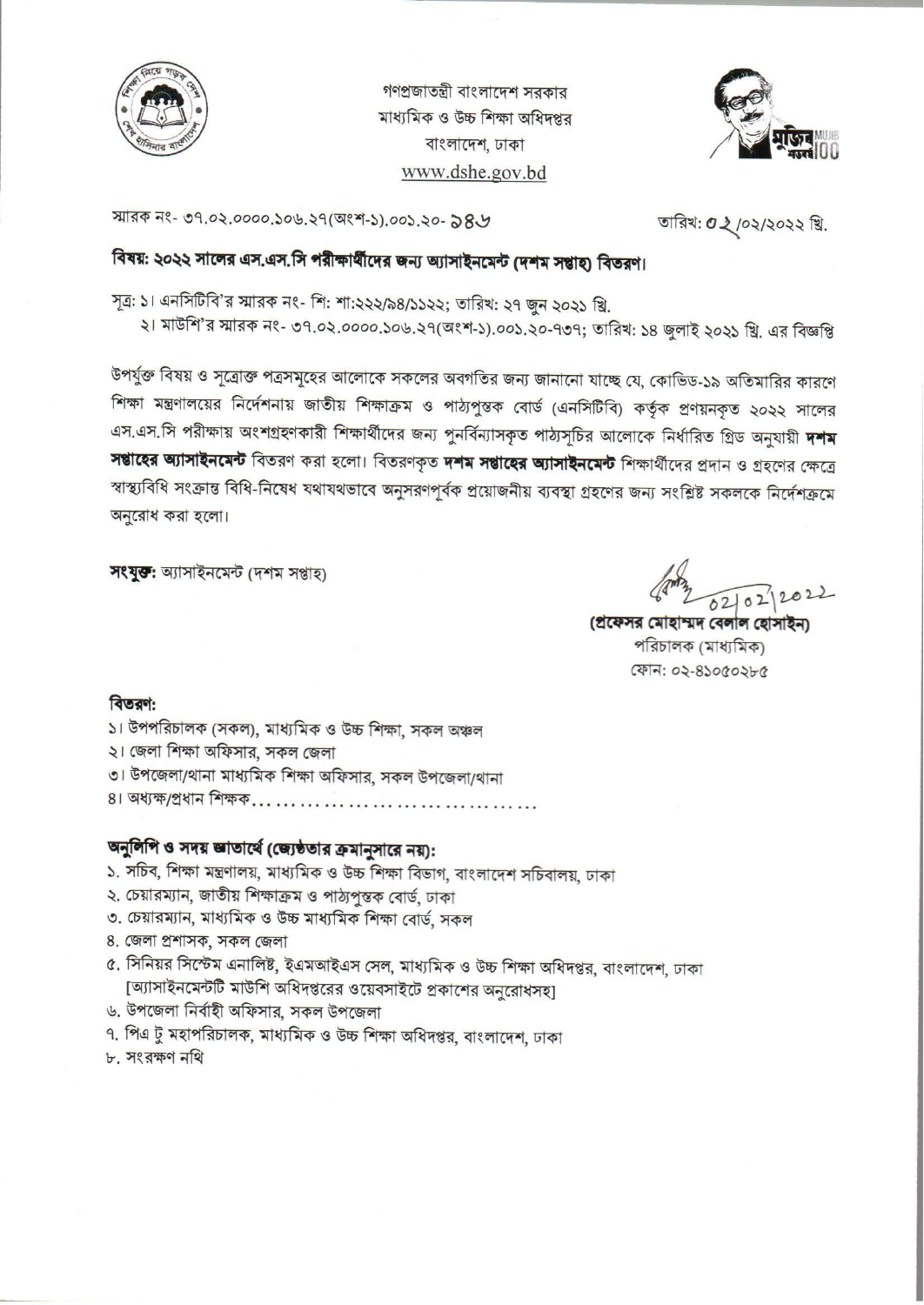# ২০২২ সালের এসএসসি পরীক্ষায় অংশ্রহণকারী শিক্ষার্থীদের জন্য অ্যাসাইনমেন্ট

 $\overline{R}$ র্ষয়: ইংরেজী ২য় পত্র ব্যাষ্ট্র ব্যাষ্ট্র ব্যাষ্ট্র ক্রান্ড: ১০৮ ব্রাষ্ট্র ব্যাষ্ট্র ব্যাষ্ট্র ব্যাষ্ট্র ব্যাষ্ট্র ব্যাষ্ট্র ব্যাষ্ট্র ব্যাষ্ট্র ব্যাষ্ট্র ব্যাষ্ট্র ব্যাষ্ট্র ব্যাষ্ট্র ব্যাষ্ট্র ব্যাষ্ট্র ব্যাষ্ট

| Assignment            | Assignment             | Learning          | <b>Instructions/Directions</b> | <b>Scoring criteria/ Rubrics</b>                                        | <b>Remarks</b> |
|-----------------------|------------------------|-------------------|--------------------------------|-------------------------------------------------------------------------|----------------|
| No.                   |                        | <b>Outcomes</b>   |                                |                                                                         |                |
| 2 <sup>nd</sup> Paper | <b>Differentiating</b> | Learners will be  | Learners will -                | The teacher will assess students' work using the following              |                |
| Assignment            | <b>CVs and resumes</b> | able to write CVs | 1. collect at least two        | lenses/marking criterion. Then she/he will aggregate the individual     |                |
| з                     |                        | and resumes.      | different types of CVs         | marks on each category for students' achievement/score on this          |                |
|                       | Total marks= 10        |                   | and a Resume from              | assignment.                                                             |                |
|                       |                        |                   | different sources, such        |                                                                         |                |
|                       |                        |                   | as the Internet/books/         | <b>Collecting models</b>                                                |                |
|                       |                        |                   | teachers/family                | 3= Learner presents 2 different models of CV and a resume               |                |
|                       |                        |                   | members etc.                   | 2= learner presents a model of resume and same models of CV.            |                |
|                       |                        |                   | 2. prepare a poster            | 1= Learner presents either a model of CV or a resume.                   |                |
|                       |                        |                   | with at least two types        |                                                                         |                |
|                       |                        |                   | of CV and a resume             | <b>Identifying differences</b>                                          |                |
|                       |                        |                   | 3.<br>identify<br>their        | 3= Leaner identifies differences between a CV and a resume and          |                |
|                       |                        |                   | differences.                   | between two different CV models                                         |                |
|                       |                        |                   |                                | 2= Learner identifies either between a CV and a resume or between       |                |
|                       |                        |                   | will<br>Learners<br>use        | two different CV models                                                 |                |
|                       |                        |                   | normal white paper to          | 1= Learner tries to identify the differences but ideas are very limited |                |
|                       |                        |                   | present models of CVs          |                                                                         |                |
|                       |                        |                   | and Resume and to              | Spelling and punctuation                                                |                |
|                       |                        |                   | questions<br>answer            | $4 =$ only one or two mistakes in total                                 |                |
|                       |                        |                   | number 2 and 3.                | $3$ = mistakes in less than a third of the sentences                    |                |
|                       |                        |                   |                                | 2 = mistakes in more than half the sentences                            |                |
|                       |                        |                   |                                | $1$ = mistakes in more than two thirds of the sentences                 |                |
|                       |                        |                   |                                | $0 =$ mistake in almost all sentences                                   |                |

#### **Scores for Assignment-3 (out of 10)**

| Out of 100    | Out of 10    |                   |
|---------------|--------------|-------------------|
| 80% and above | 08 and above | Excellent         |
| 70-79%        | 07           | Very good         |
| 50-69%        | $05-06$      | Good              |
| Below 50%     | Below 05     | Needs improvement |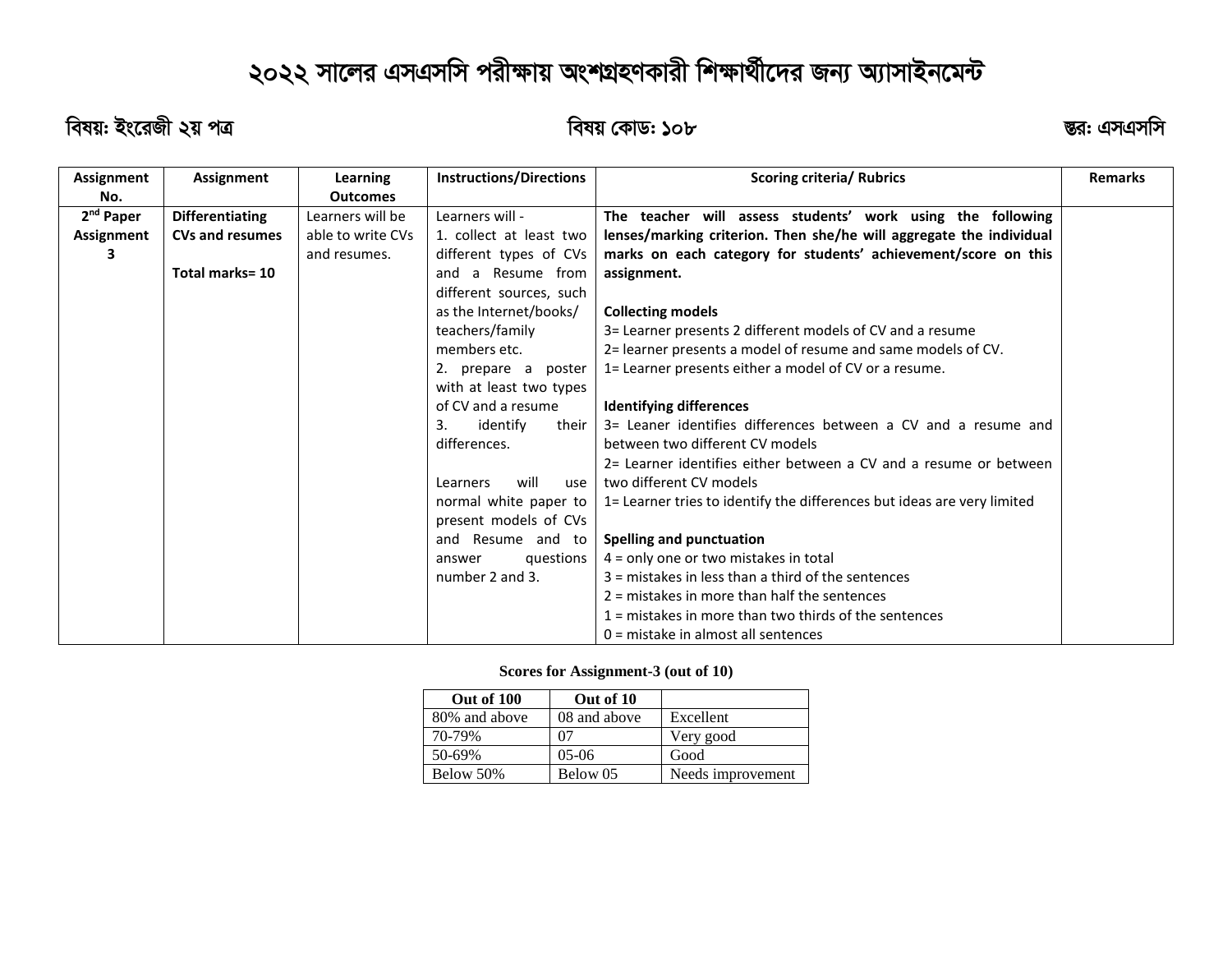## ২০২২ সালের এসএসসি পরীক্ষায় অংশগ্রহণকারী শিক্ষার্থীদের জন্য অ্যাসাইনমেন্<del>ট</del>

### বিষয়: ইসলাম ও নৈতিক শিক্ষা **সম্ভব্রত হোৱা হৈছে। তেওঁ হোৱা হৈছে সম্ভব্রত হোৱা হৈছে সম্ভব্রত হোৱা হৈছে বিষয় কোড**

| অ্যাসাইনমেন্ট     | অ্যাসাইনমেন্ট | শিখনফল/       | নিৰ্দেশনা       | মূল্যায়ননির্দেশনা         |                                    |                    |                                                                                                        |                     |       |  |
|-------------------|---------------|---------------|-----------------|----------------------------|------------------------------------|--------------------|--------------------------------------------------------------------------------------------------------|---------------------|-------|--|
|                   |               | বিষয়বস্ত্ত্ব | (সংকেত/ ধাপ/    | (রুব্রিক্স)                |                                    |                    |                                                                                                        |                     |       |  |
|                   |               |               | পরিধি)          |                            |                                    |                    |                                                                                                        |                     |       |  |
| ₹                 | সূরা আল -     | সুরা আল $-$   | সুরা আল -       |                            |                                    |                    | নম্বর                                                                                                  |                     | স্কোর |  |
| দ্বিতীয় অধ্যায়: | মাউনের        | মাউনের        | মাউনের অর্থ     | নিৰ্দেশক                   | 8                                  | ৩                  | ₹                                                                                                      | $\mathcal{L}$       |       |  |
| শরিয়তের উৎস      | বৰ্ণিত        | অৰ্থ ব্যাখ্যা |                 | সুরা আল -মাউনের অর্থ       | নিৰ্দেশকে                          | নিৰ্দেশকে          | নির্দেশকে উল্লেখিত ৫টির মধ্যে                                                                          | নিৰ্দেশকে           |       |  |
|                   | শিক্ষাগুলোর   | করতে          | সুরা আল-        | (বিচার দিবসে বিশ্বাস করা,  | উল্লেখিত ৫টির                      | উল্লেখিত ৫টির      | ২টি সঠিকভাবে লিখলে                                                                                     | উল্লেখিত ৫টির       |       |  |
|                   | সাথে তোমার    | পারবে।        | মাউনের ব্যাখ্যা | ইয়াতীমদের সাথে সদ্ব্যবহার | মধ্যে ৪টি                          | মধ্যে ৩টি          |                                                                                                        | মধ্যে ১টি           |       |  |
|                   | পরিবারের      | সরা আল-       |                 | করা, অভাবগ্রস্তদের খাদ্য   | সঠিকভাবে লিখলে                     | সঠিকভাবে           |                                                                                                        | সঠিকভাবে লিখলে      |       |  |
|                   | সামঞ্জস্য     | মাউনের        | সরা আল -        | দান করা, সালাতের বিষয়ে    |                                    | লিখলে              |                                                                                                        |                     |       |  |
|                   | বিধান করে     | শিক্ষাগুলো    | মাউনের          | মনোযোগী হওয়া,             |                                    |                    |                                                                                                        |                     |       |  |
|                   | গত ১ মাসের    | ব্যক্তিগত,    | শিক্ষাগুলোর     | গৃহস্হালির প্রয়োজনীয়     |                                    |                    |                                                                                                        |                     |       |  |
|                   | কার্যক্রমর    | পারিবারিক     | বাস্তব প্ৰয়োগ  | ছোটখাটো বন্থু অন্যকে       |                                    |                    |                                                                                                        |                     |       |  |
|                   | ১টি ছক        | ও সামাজিক     |                 | দেওয়া)                    |                                    |                    |                                                                                                        |                     |       |  |
|                   | (পোর্টফলিও)   | জীবনে         |                 | সরা আল -মাউনের ব্যাখ্যা    | সুরা আল -মাউন                      | সরা আল- মাউন       | সুরা আল -মাউন                                                                                          | সুরা আল _মাউন       |       |  |
|                   | তৈরি।         | প্ৰয়োগ       |                 |                            | নিৰ্ভুলভাবে                        | বিস্তারিত ব্যাখ্যা | ব্যাখ্যা করলে।                                                                                         | আংশিক ব্যাখ্যা      |       |  |
|                   |               | করতে          |                 |                            | বিস্তারিত ব্যাখ্যা                 | করলে               |                                                                                                        | করলে                |       |  |
|                   |               | পারবে।        |                 |                            | করলে                               |                    |                                                                                                        |                     |       |  |
|                   |               |               |                 | সুরা আল- মাউনের            | উদাহরণসহ                           | উদাহরণসহ           | উদাহরণসহ সূরা আল -মাউনের                                                                               | উদাহরণসহ            |       |  |
|                   |               |               |                 | শিক্ষাগুলোর বাস্তব প্রয়োগ | সরা আল-                            | সরা আল -           | শিক্ষাগুলোর (৬-৭)টি বাস্তব                                                                             | সরা আল -            |       |  |
|                   |               |               |                 | (ব্যক্তিগত, পারিবারিক ও    | মাউনের                             | মাউনের             | প্রয়োগ ব্যাখ্যা করলে                                                                                  | মাউনের              |       |  |
|                   |               |               |                 | সামাজিক জীবনে)             | শিক্ষাগুলোর ১০টি                   | শিক্ষাগুলোর        |                                                                                                        | শিক্ষাগুলোর (১-     |       |  |
|                   |               |               |                 |                            | বাস্তব প্রয়োগ                     | ( ৮-৯) টি বাস্তব   |                                                                                                        | ৫)টি বাস্তব প্রয়োগ |       |  |
|                   |               |               |                 |                            | নিৰ্ভুলভাবে ব্যাখ্যা               | প্রয়োগ বিস্তারিত  |                                                                                                        | আংশিক ব্যাখ্যা      |       |  |
|                   |               |               |                 |                            | করলে                               | ব্যাখ্যা করলে      |                                                                                                        | করলে                |       |  |
|                   |               |               |                 |                            |                                    |                    |                                                                                                        |                     |       |  |
|                   |               |               |                 |                            | মোট নম্বর $=$ ১২<br>প্ৰাপ্ত নম্বর- |                    |                                                                                                        |                     |       |  |
|                   |               |               |                 |                            |                                    |                    | বি.দ্র.৮০%-১০০%সঠিক হলে যথাযথ,৭০%-৭৯%সঠিক হলে অধিকাংশ,৫০%-৬৯%সঠিক হলে আংশিক এবং ৪৯% এর কম হলে অপ্রতুল। |                     |       |  |

| নম্বরের ব্যাপ্তি | মন্তব্য          |
|------------------|------------------|
| ১০-১২            | অতি উত্তম        |
| ০৮-০৯            | উত্তম            |
| ০৬-০৭            | ভালো             |
| ০৫ বা এর কম      | অগ্ৰগতি প্ৰয়োজন |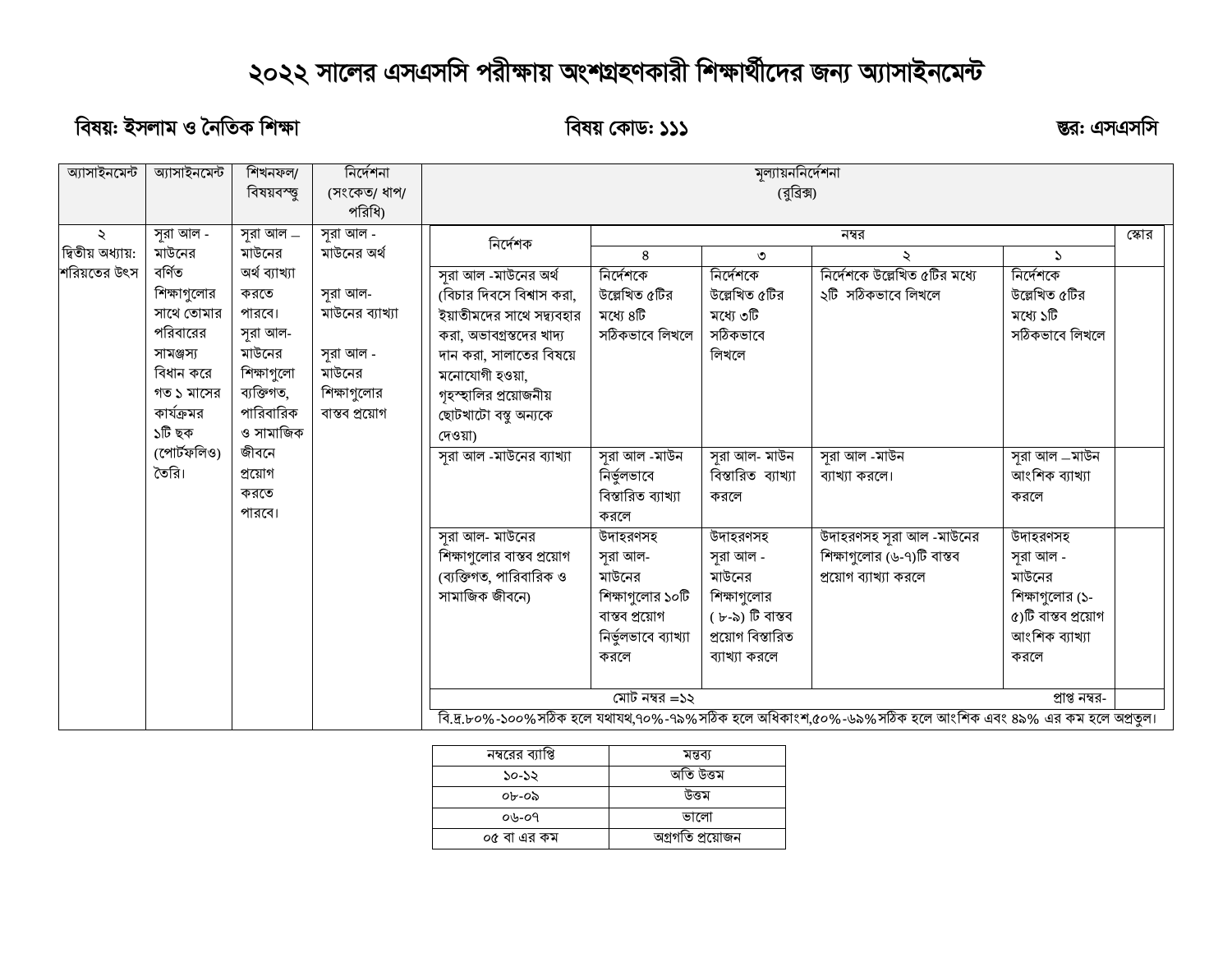## ২০২২ সালের এসএসসি পরীক্ষায় অংশগ্রহণকারী শিক্ষার্থীদের জন্য অ্যাসাইনমেন্ট

বিষয়: হিন্দুধৰ্ম ও নৈতিক শিক্ষা

বিষয় কোড: ১১২

ম্ভর: এসএসসি

| আসাইনমেন্ট | আসাইনমেন্ট           | শিখনফল/                        | নিৰ্দেশনা                   | মূল্যায়ন নির্দেশনা (রুব্রিক্স) |                     |                                             |                   |                   |     |
|------------|----------------------|--------------------------------|-----------------------------|---------------------------------|---------------------|---------------------------------------------|-------------------|-------------------|-----|
| নম্বর      |                      | বিষয়বস্তু                     | (সংকেত/ধাপ/পরিধি)           |                                 |                     |                                             |                   |                   |     |
| ২          | রথিনদের গ্রামে যেমন  | $\bullet$ ধর্মানুষ্ঠান ও       | • ধর্মানুষ্ঠান ও ধর্মাচারের | নিৰ্দেশক                        |                     | পাদর্শিতার মান/নম্বর                        |                   |                   | কোর |
|            | পৌষ সংক্ৰান্তি ও     | ধর্মাচারের ধারণা দু'টি         | ধারণা                       |                                 | 8                   | ৩                                           | ২                 | $\mathcal{L}$     |     |
|            | বর্ষবরণের অনুষ্ঠান   | ব্যাখ্যা করতে পারবে            | • সংক্রান্তি, গৃহপ্রবেশ,    | ধৰ্মানুষ্ঠান ও                  | ধৰ্মানুষ্ঠান ও      | অধিকাংশক্ষেত্ৰে                             | ধৰ্মানুষ্ঠান      | ধর্মাচার সম্পর্কে |     |
|            | আয়োজন করা হয়       | • কতিপয় ধর্মাচার              | জামাইষ্ঠ, রাখীবন্ধন,        | ধর্মাচারের ব্যাখ্যা             | ধর্মাচারের ব্যাখ্যা | ধৰ্মানুষ্ঠান ও                              | সম্পৰ্কে ব্যাখ্যা | আংশিক ব্যাখ্যা    |     |
|            | তেমনি দোলযাত্রা ও    | সম্পৰ্কে বৰ্ণনা করতে           | ভ্রাতৃদ্বিতীয়া, বর্ষবরণ,   |                                 | প্রত্যাশিতভাবে      | ধর্মাচারের ব্যাখ্যা                         | প্রদান করেছে      | প্রদান করেছে      |     |
|            | নামযজ্ঞেরও আয়োজন    | পারবে                          | দীপাবলি, হাতেখড়ি ও         |                                 | করেছে               | প্রদান করেছে                                |                   |                   |     |
|            | করা হয়। পারিবারিক   | $\bullet$ দোলযাত্রা ও রথযাত্রা | নবান্নের ধারণা              | সংক্রান্তি, গৃহপ্রবেশ,          | ধর্মাচারের ৪টি      | ধর্মাচারের ৩টি                              | ধর্মাচারের ২টি    | ধর্মাচারের ১টি    |     |
|            | ও সামাজিক জীবনে      | সম্পৰ্কে ব্যাখা করতে           | • দোলযাত্রা ও রথযাত্রার     | জামাইষষ্ঠি,                     | ধারণা               | ধারণা সুস্পষ্টভাবে                          | ধারণা             | ধারণা             |     |
|            | উল্লিখিত শ্ৰেণির     | পারবে                          | ধারণা                       | রাখীবন্ধন,                      | সুস্পষ্টভাবে        | উল্লেখ করেছে                                | সুস্পষ্টভাবে      | সুস্পষ্টভাবে      |     |
|            | অনুষ্ঠানের গুরুত্ব ও | $\bullet$ নামযজ্ঞ সম্পৰ্কে     | • নামযজ্ঞের ধারণা           | ভ্ৰাতৃদ্বিতীয়া,                | উল্লেখ করেছে        |                                             | উল্লেখ করেছে      | উল্লেখ করেছে      |     |
|            | তাৎপর্য নিরূপণ।      | ব্যাখ্যা করতে পারবে            | • পারিবারিক ও সামাজিক       | বর্ষবরণ, দীপাবলি,               |                     |                                             |                   |                   |     |
|            |                      | $\bullet$ আৰ্থ-সামাজিক,        | জীবনে ধর্মানুষ্ঠান ও        | হাতেখড়ি ও নবান্নের             |                     |                                             |                   |                   |     |
|            |                      | পারিবারিক ও ধর্মীয়            | ধর্মাচারের গুরুত্ব          | ধারণা ব্যাখ্যা                  |                     |                                             |                   |                   |     |
|            |                      | জীবনে ধর্মানুষ্ঠান ও           |                             | দোলযাত্রা ও                     | যথাযথভাবে           | অধিকাংশ ক্ষেত্ৰে                            | কিছু কিছ          | দোলযাত্রার        |     |
|            |                      | ধর্মাচারের প্রভাব              |                             | রথযাত্রার গুরুতু                | গুরুত্ব বিশ্বেষণ    | গুরুত্ব বিশ্লেষণ                            | ়ক্ষেত্রে গুরুতু  | গুরুত্বআংশিক      |     |
|            |                      | বিশ্লেষণ করতে                  |                             |                                 | করেছে               | করেছে                                       | বিশ্লেষণ          | ভাবে উল্লেখ       |     |
|            |                      | পারবে                          |                             |                                 |                     |                                             | করেছে             | করেছে             |     |
|            |                      |                                |                             | নামযজ্ঞের তাৎপর্য               | $86$ তাৎপর্য        | ত টি তাৎপৰ্য                                | ২ টি তাৎপৰ্য      | ১ টি তাৎপর্য      |     |
|            |                      |                                |                             |                                 | উপন্থাপন করেছে      | উপন্থাপন করেছে                              | উপন্থাপন          | উপন্থাপন          |     |
|            |                      |                                |                             |                                 |                     |                                             | করেছে             | করেছে             |     |
|            |                      |                                |                             | পারিবারিক ও                     | ধৰ্মানুষ্ঠান ও      | ধৰ্মানুষ্ঠান ও                              | ধর্মানুষ্ঠানের    | ধর্মাচারের        |     |
|            |                      |                                |                             | সামাজিক জীবনে                   | ধর্মাচারের গুরুতু   | ধর্মাচারের গুরুতু                           | গুরুত্ব বিশ্লেষণ  | গুরুত্ব           |     |
|            |                      |                                |                             | ধৰ্মানুষ্ঠান ও                  | সঠিকভাবে            | অধিকাংশক্ষেত্রে                             | করতে              | আংশিকভাবে         |     |
|            |                      |                                |                             | ধর্মাচারের গুরুত্ব              | বিশ্লেষণ করতে       | বিশ্বেষণ করতে                               | পেরেছে            | তুলে ধরেছে        |     |
|            |                      |                                |                             | বিশ্লেষণ                        | পেরেছে              | পেরেছে                                      |                   |                   |     |
|            |                      |                                |                             |                                 |                     | এই অ্যাসাইনমেন্টের জন্য বরাদ্দকৃত নম্বর =২০ |                   |                   |     |

| নম্বরের ব্যাপ্তি | মন্তব্য          |
|------------------|------------------|
| ১৬-২০            | অতি উত্তম        |
| ১৪-১৫            | উত্তম            |
| ১০-১৩            | ভালো             |
| ০-০৯             | অগ্ৰগতি প্ৰয়োজন |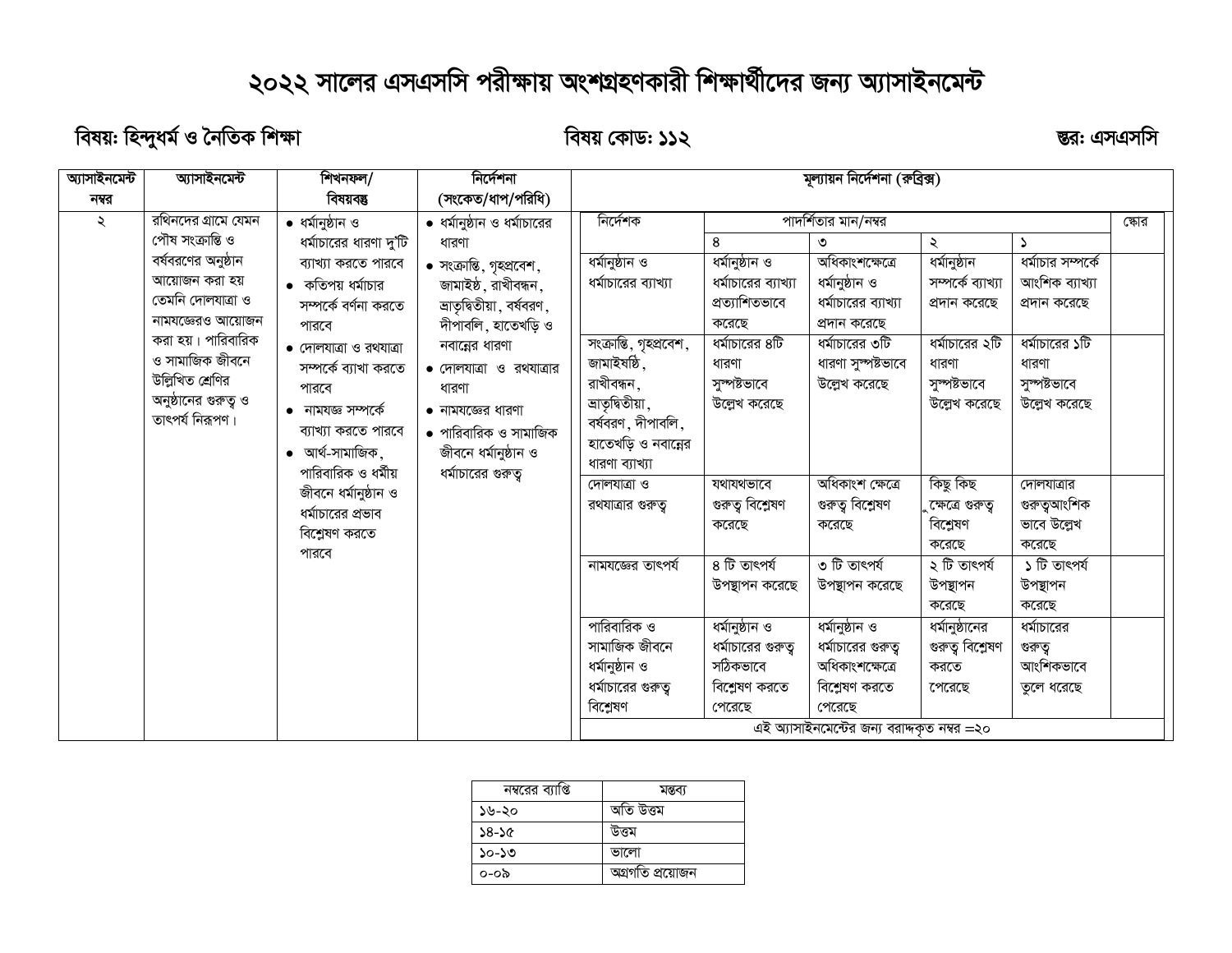## ২০২২ সালের এসএসসি পরীক্ষায় অংশগ্রহণকারী শিক্ষার্থীদের জন্য অ্যাসাইনমেন্ট

বিষয়: বৌদ্ধধর্ম ও নৈতিক শিক্ষা

বিষয় কোড: ১১৩

ম্ভর: এসএসসি

| অ্যাসাইনমেন্ট | আসাইনমেন্ট                  | শিখনফল/বিষয়বস্তু     | নিৰ্দেশনা/সংকেত                        | মূল্যায়ন নির্দেশনা (রুব্রিক্স) |                                       |                                       |                                                                                                  |                                   |       |
|---------------|-----------------------------|-----------------------|----------------------------------------|---------------------------------|---------------------------------------|---------------------------------------|--------------------------------------------------------------------------------------------------|-----------------------------------|-------|
| নম্বর         |                             |                       |                                        |                                 |                                       |                                       |                                                                                                  |                                   |       |
| ২             | ত্রিপিটকের                  | অধ্যায়: তৃতীয়       | • ত্রিপিটকের পটভূমি                    | নিৰ্দেশক                        |                                       |                                       | পারদর্শিতার মাত্রা/নম্বর                                                                         |                                   | ষ্কোর |
|               | পটভূমি                      |                       | সম্পৰ্কে ধারণা                         |                                 | 8                                     | ৩                                     |                                                                                                  |                                   |       |
|               | উল্লেখ করে                  | • পটভূমি              | ত্রিপিটেকের                            | ত্রিপিটকের                      | ত্রিপিটকের পটভূমি,                    | ত্রিপিটকের পটভূমি,                    | ত্রিপিটকের পটভূমি,                                                                               | ত্রিপিটকের পটভূমি,                |       |
|               | ছকসহ                        | উল্লেখসহ              | গ্রন্থুগুলোর নাম ও                     | পটভূমি                          | রচনার প্রেক্ষাপট.                     | রচনার প্রেক্ষাপট,                     | রচনার প্রেক্ষাপট ,                                                                               | রচনার প্রেক্ষাপট ,                |       |
|               | ত্রিপিটকের<br>শ্ৰেণিবিন্যাস | ত্ৰিপিটক              | ছকে উপন্থাপন                           |                                 | সংকলন সম্পৰ্কে                        | সংকলন সম্পৰ্কে                        | সংকলন সম্পৰ্কে                                                                                   | সংকলন সম্পৰ্কে                    |       |
|               | ও বিষয়বস্তু                | সম্পৰ্কে ধারণা        | • ত্রিপিটকের                           |                                 | যথাযথভাবে বর্ণনা                      | পর্ণাঙ্গরূপে বর্ণনা                   | আংশিক বৰ্ণনা করেছে                                                                               | সঠিকভাবে বর্ণনা                   |       |
|               |                             | দিতে পারবে            | বিষয়বন্তু সম্পৰ্কে                    |                                 | করেছে                                 | করেনি                                 |                                                                                                  | করেনি                             |       |
|               |                             |                       | বৰ্ণনা                                 | ত্রিপিটকের<br>পরিচিতি           | ত্রিপিটক পরিচিতি<br>সঠিক ও            | ত্রিপিটক পরিচিতি                      | ত্রিপিটক পরিচিতি                                                                                 | ত্ৰিপিটক পরিচিতি                  |       |
|               |                             | ত্রিপিটকের            | ত্রিপিটক পাঠের                         |                                 | ধারাবাহিকভাবে                         | সঠিকভাবে লিখেছে<br>কিন্তু কিছুটা      | লিখেছে কিন্তু<br>ধারাবাহিকতা বজায় ছিল                                                           | যথার্থভারে উপস্থাপন<br>করেনি      |       |
|               |                             | অন্তৰ্ভুক্ত           | গুরুত্ব ও                              |                                 | লিখেছে                                | ধারাবাহিকতা ছিল                       | না                                                                                               |                                   |       |
|               |                             | গ্রন্থসমূহের<br>নামসহ | প্ৰয়োজনীয়তা                          | ত্রিপিটকের                      | পাঠ্যপুস্তকের                         | পাঠ্যপুস্তকের আলোকে                   | পাঠ্যপুস্তকের আলোকে                                                                              | পাঠ্যপুস্তকের আলোকে               |       |
|               |                             | বিষয়বস্তু বর্ণনা     | ব্যাখ্যা                               | গ্রন্থলোর                       | আলোকে ত্রিপিটকের                      | ত্রিপিটকের গ্রন্থগুলোর                | ত্রিপিটকের গ্রন্থগুলোর                                                                           | ত্রিপিটকের গ্রন্থগুলোর            |       |
|               |                             | করতে পারবে            | $\bullet$ পাঠ্যপুস্তক,                 | নামসহ ছক                        | গ্রন্থুজলোর নামসহ                     | নামসহ ছক                              | নামসহ ছক আংশিক                                                                                   | নামসহ ছক সঠিকভাবে                 |       |
|               |                             |                       | ত্ৰিপিটক                               |                                 | ছক যথাযথভাবে                          | মোটামুটিভাবে                          | উপন্থাপন করেছে                                                                                   | উপস্থাপন করেনি                    |       |
|               |                             | ত্ৰিপিটক              | পরিচিতিমূলক<br>অন্যান্য গ্ৰন্থ, শ্ৰেণি |                                 | উপন্থাপন করেছে                        | উপন্থাপন করেছে                        |                                                                                                  |                                   |       |
|               |                             | পাঠের                 | শিক্ষক ও                               | ত্রিপিটকের                      | ত্রিপিটকের গ্রন্থগুলোর                | ত্রিপিটকের গ্রন্থগুলোর                | ত্রিপিটকের গ্রন্থগুলোর                                                                           | ত্রিপিটকের গ্রন্থগুলোর            |       |
|               |                             | প্ৰয়োজনীয়তা         | অভিভাবকের                              | গ্রন্থলোর                       | বিষয়বস্তু সঠিক ও                     | বিষয়বস্তু অধিকাংশ                    | বিষয়বস্তু প্রত্যাশিতভাবে                                                                        | বিষয়বন্তু সঠিকভাবে               |       |
|               |                             | ব্যাখ্যা করতে         | সহায়তা গ্ৰহণ                          | বিষয়বস্তু বৰ্ণনা               | যথাৰ্থভাবে বৰ্ণনা                     | বৰ্ণনা করেছে                          | বৰ্ণনা করা হয়নি                                                                                 | বৰ্ণনা করা হয়নি                  |       |
|               |                             | পারবে                 | • ইন্টারনেট ও                          |                                 | করেছে                                 |                                       |                                                                                                  |                                   |       |
|               |                             |                       | ওয়েভ সাইড                             | ত্রিপিটকের                      | উদাহরণসহ                              | উদাহরণসহ                              | উদাহরণসহ ত্রিপিটকের                                                                              | ত্রিপিটকের                        |       |
|               |                             |                       | কিংবা                                  | প্ৰয়োজনীয়তা                   | ত্রিপিটকের                            | ত্রিপিটকের                            | প্ৰয়োজনীয়তা আংশিক                                                                              | প্ৰয়োজনীয়তা কিছুটা              |       |
|               |                             |                       | মুঠোফোনের                              |                                 | প্ৰয়োজনীয়তা                         | প্ৰয়োজনীয়তা<br>বিস্তারিতভাবে লিখেছে | লিখেছে তেমন যুক্তিযুক্ত<br>হয়নি                                                                 | লিখেছে তবে উদাহরণ<br>প্রদান করেনি |       |
|               |                             |                       | মাধ্যমে তথ্য সংগ্ৰহ                    |                                 | যুক্তিযুক্ত ও<br>বিম্ভারিতভাবে লিখেছে |                                       |                                                                                                  |                                   |       |
|               |                             |                       | এই অ্যাসাইনমেন্ট                       |                                 |                                       |                                       |                                                                                                  | বরাদ্দকৃত নম্বর = ২০              |       |
|               |                             |                       | ৩০০-৪০০ শব্দের                         |                                 |                                       |                                       |                                                                                                  | মোট-                              |       |
|               |                             |                       | মধ্যে সীমাবদ্ধ<br>থাকবে                |                                 |                                       |                                       | বি.দ্র. ৮০% থেকে ১০০% যথাযথ, ৭০% থেকে ৭৯% অধিকাংশ, ৫০% থেকে ৬৯% আংশিক, ০ থেকে ৪৯% সঠিকভাবে হয়নি |                                   |       |
|               |                             |                       |                                        |                                 |                                       |                                       |                                                                                                  |                                   |       |

| নম্বরের ব্যাপ্তি | মন্তব্য          |
|------------------|------------------|
| ১৬-২০            | অতি উত্তম        |
| ১৪-১৫            | উত্তম            |
| ১০-১৩            | ভালো             |
| ০০-০৯            | অগ্ৰগতি প্ৰয়োজন |